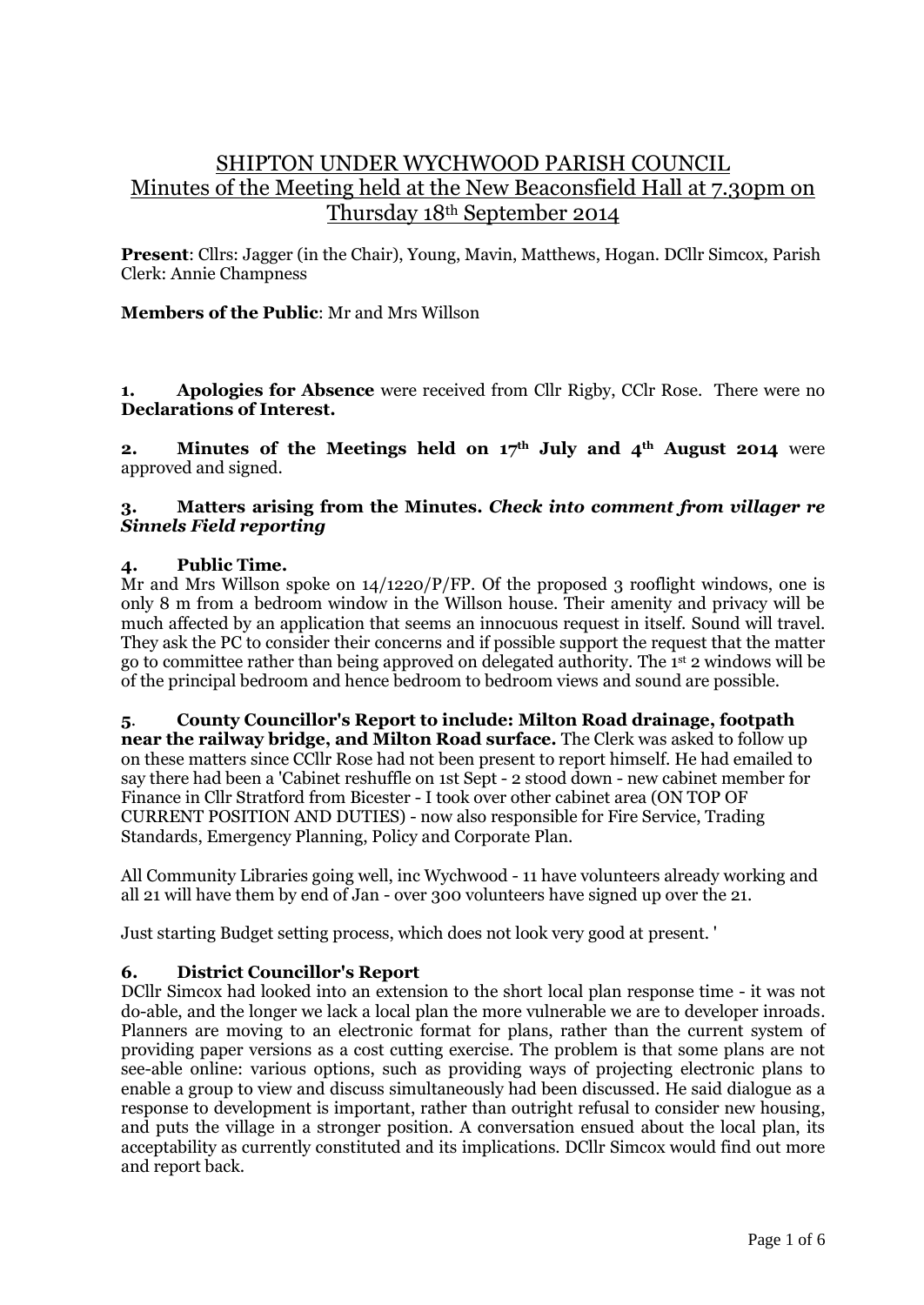### **7. Planning:**

#### **a. New: To note matters considered by the Planning Committee on 4th August:-**

**14/1064/P/FP 18 Littlebrook Meadow, SUW**. Erection of single and two storey extensions to include replacement detached garage. The Planning Committee considered this application and had asked the Clerk to tender objections to WODC. Amended plans were submitted and the Planning Committee also objected to these.

**14/1052/P/FP The Dower House, Plum Lane, SUW**. Erection of extension to existing garage to form garden store and erection of boundary wall. There were no objections to these proposals.

**b. New: To be considered:**

**14/1150/P/FP 47 Shipton Road, Ascott under Wychwood**, Erection of two storey and single storey rear extensions. It was decided not to send comment in since this is in AUW.

**14/1197/P/FP 27 Littlebrook Meadow, SUW.** Erection of single storey extension to form utility area, wood store, bin store and tool shed. There were no objections.

**14/1220/P/FP Nutberry Hill, Mawles Lane, SUW.** Conversion of existing barn to dwelling (Amendments to Planning Permission 13/1450/P/FP to allow the insertion of three rooflights to South roof). The proposed 3 rooflights could go on the other side of the roof, thus not affording loss of amenity to the Willsons. Mr Willson said Empire Homes had stated they would not open any apertures on the Willson side of the development, in response to which the Willsons then supported the application. But now Empire Homes have changed their minds in responding to the requirements of a potential purchaser. 8 m distance between bedroom windows is a short distance, there is a possibility of views from bedroom to bedroom. On the face of it the application to put in rooflights is innocuous but the PC shares concerns about the proximity of those rooflights so near to the boundary resulting in potential for noise disturbance. The Clerk was to ask the matter goes to committee rather than being left to the planning officer - there is potential for bedroom to bedroom views as well as sound disturbance.

**14/1242/P/FP Unit 7, Wychwood Business Park, Milton Road, SUW.** Installation of storage container to replace retrospective container. There were no objections.

#### **c. Ongoing:**.

d. **Decisions:**

**14/0849/P/FP End of Lane, 2 Fairview Cottages, High Street, SUW**. Erection of dwelling with parking space. Strong objections, as had been to the last application, were lodged . **Refused.**

**14/0995/P/FP Field End, Fiddlers Hill, SUW.** Alterations to raise roof height and insertion of dormer windows to create first floor accommodation. Erection of extensions to front, side and rear elevations and removal of existing garage. **Grant STC.**

**14/0932/P/FP Sunnyside, Upper End, SUW.** Erection of replacement dwelling and detached home office. **Grant STC**

**14/0823/P/FP Units 8, 8A, 9 & 10 Wychwood Business Centre Milton Road Shipton Under Wychwood** Re-roofing of existing factory/office building including insertion of 4 ridge vents. Replacement cladding and insertion of two first floor in East elevation of Unit 10. No objections. **Grant STC**

**14/0919/P/FP Castle Bank, Milton Road, SUW.** Erection of two storey side and single storey rear extensions. **Grant STC.**

**14/0921/P/LB Westgate, Shipton Court, SUW.** Internal alterations to allow the installation of a lift. **Grant STC**

**14/1052/P/FP The Dower House, Plum Lane, SUW**. Erection of extension to existing garage to form garden store and erection of boundary wall. There were no objections to these proposals. **Grant STC**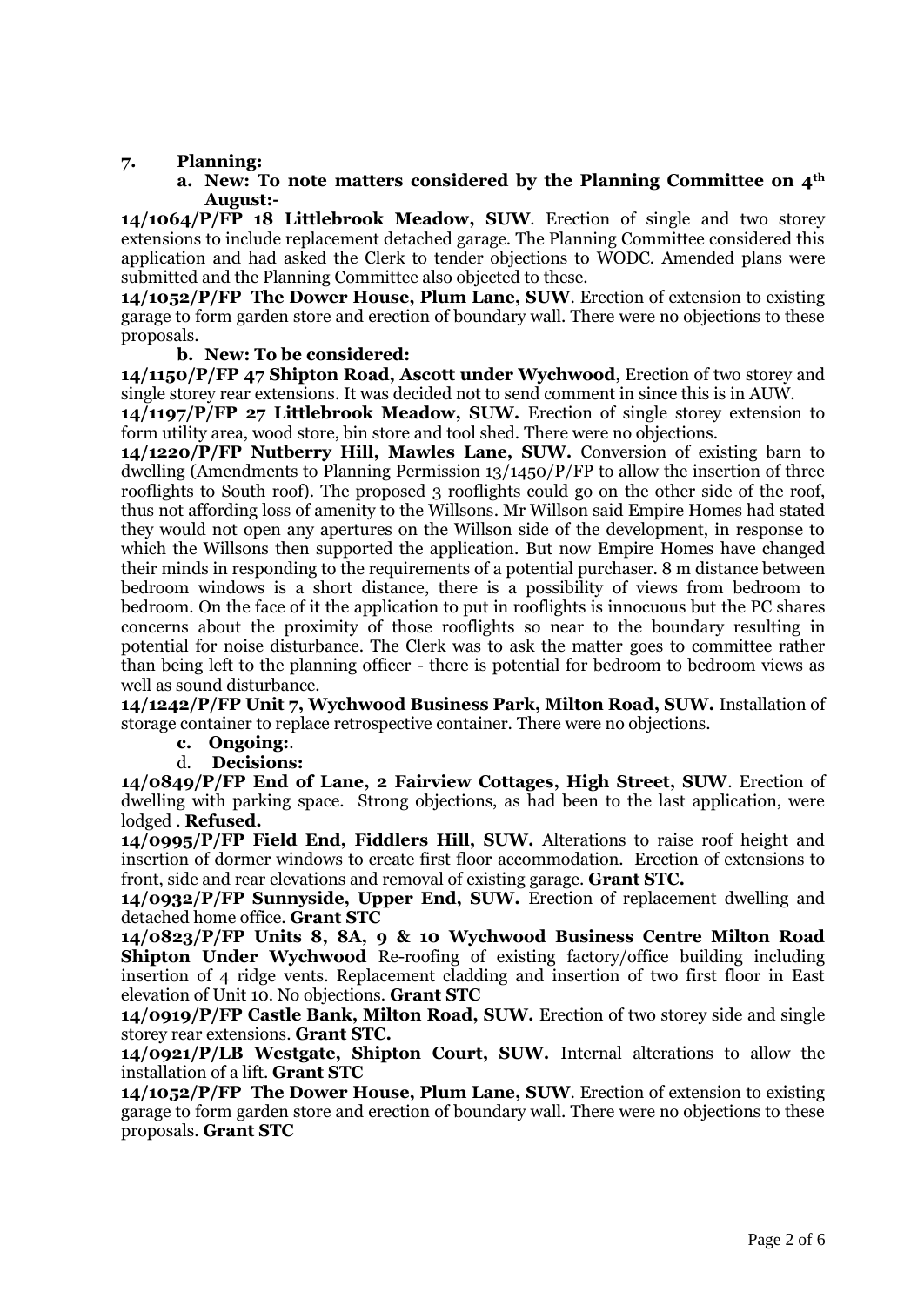**14/1064/P/FP 18 Littlebrook Meadow, SUW**. Erection of single and two storey extensions to include replacement detached garage. The Planning Committee considered this application and asked the Clerk to tender objections to WODC. Amended plans were submitted and the Planning Committee also objected to these. **Grant STC**.

# **e. Planning Meetings in-between PC Meetings:**

## **Consideration of requirement for Planning Committee and definition of any terms of reference.**

After discussion about options, it was agreed that the Clerk and Cllr Matthews would liaise over any ad hoc planning meetings that are needed for the full council as and when necessary. There would not be a planning committee.

#### **f. 21st June roadshow at Milton Village Hall about the proposed housing development in Milton and Upper Milton.**

Discussion took place around how the villages can work together on matters of mutual interest. Cllr Jagger would draft a note to the chairmen of Milton and Ascott PCs to determine whether there is any interest in a follow up meeting to the joint event held late last year, to discuss matters of mutual interest.

#### **g. SHMA (Strategic Market Housing Assessment) and Draft Local Plan Response**

Comments were ratified which the Planning Committee had agreed and circulated and which had been submitted by the Clerk (in line with the agreement at the July meeting). Comments received from the village had been incorporated. Thanks were extended to Cllrs Rigby and Matthews.

### **h. Premises Licence Application for Station Road Garage**. There were no objections.

### **8. Playground**

**Annual RoSPA inspection report** - the inspection had taken place on 2nd September. Congratulations had been tendered on the number of families using such a good play area, some of which had come from quite a distance. A list of jobs had been received and were being addressed, including the high risk reading for the skate board area (Cllr Mavin would consult with RoSPA about whether this area should be closed while the work was done - this had not been verbally suggested by the inspector). The zip wire vertical supports are moving when the wire is in use and so this has been reported to Trevor Stewart and pending repair the seat has been chained up so it cannot be used. In general the playground remains a medium risk, once recommendations are carried out. Some boys wished for a change in the skate ramp area and after discussion with the boys and the RoSPA inspector, if this seems viable, the boys will be responsible for raising money to pay for it, meanwhile the ramps will be painted with red oxide again to make them less slippery. A wooden compost bin was approved at approx. £100. Weeding help is still needed and Cllr Mavin is looking at options the paid help had not wished to continue, so volunteers would be appreciated to help Cllr Mavin and Malcolm Cochrane.

#### **9. Environment**

#### **a. Allotments**

**Review rents (one year's notice is required if rents are to rise).** It was agreed to stick with the same rent for now. Details for paperwork should be ready to go 2nd Week in Oct. The Clerk would draft paperwork and liaise with Cllr Mavin.

#### **b. Winter Preparations**

Salt bags need to be ordered by end of September. The Annual Parish Survey was due by 30 September Cllr Young would do this next week.

### **c. Meadow Lane Bridge impending blockage**.

Cllr Hogan reported the blockage was clearing by itself. The area would be monitored.

**d. Flood Risk Strategy Response** due by 19th September. Nothing further was to be added.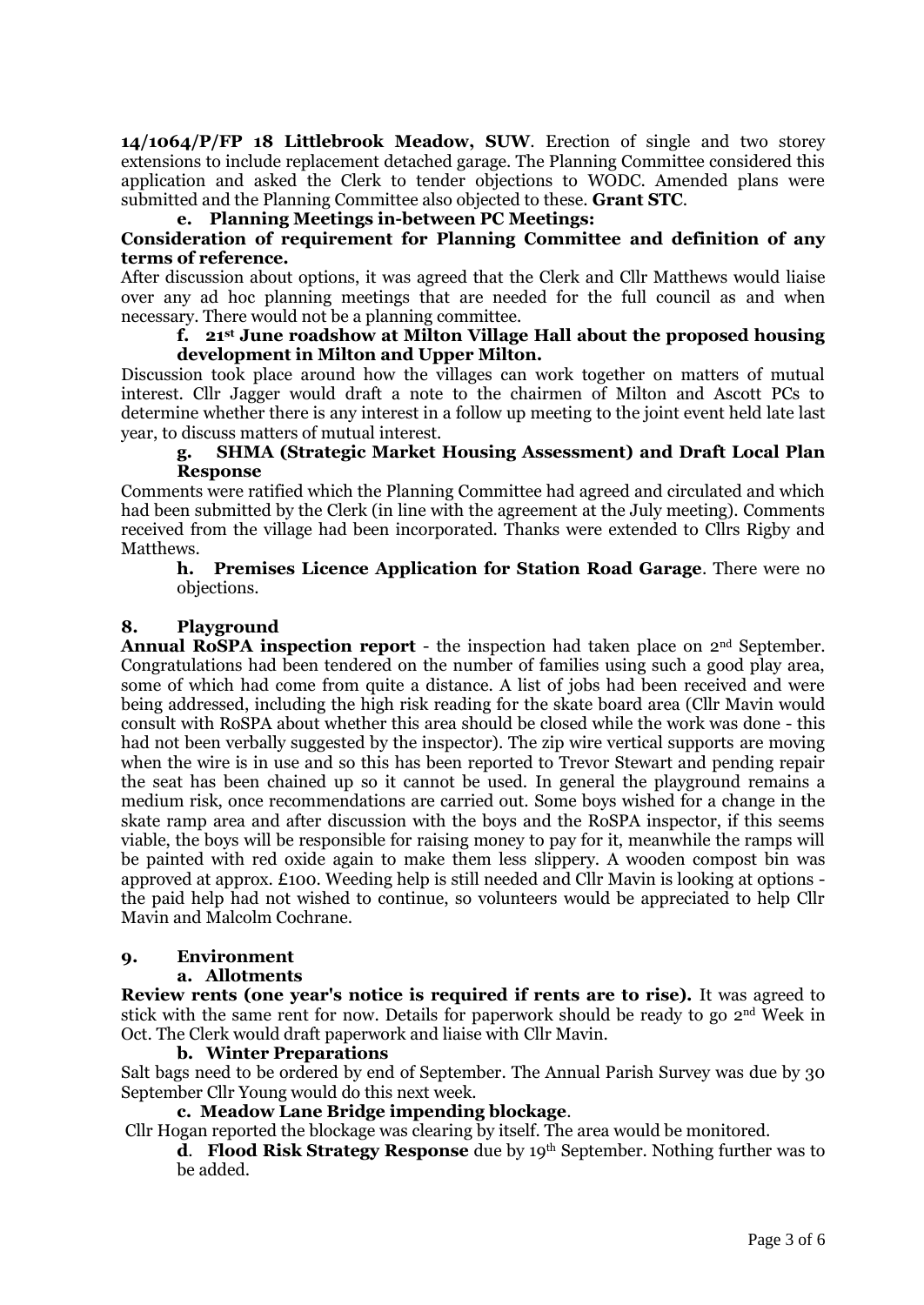#### e. **Treetech Contract -**

We are in the final year of a 3 year contract. The annual inspection is on 13<sup>th</sup> October. 2 Trees are to be planted - location to be decided by 13 October. After discussion it was agreed to offer these to the Wild Garden. Work was recently carried out on the hedge adjacent to the tennis courts using the remaining flex day from 2013-14.One flex day from 2014-15 would be used in New Rd on 14 October.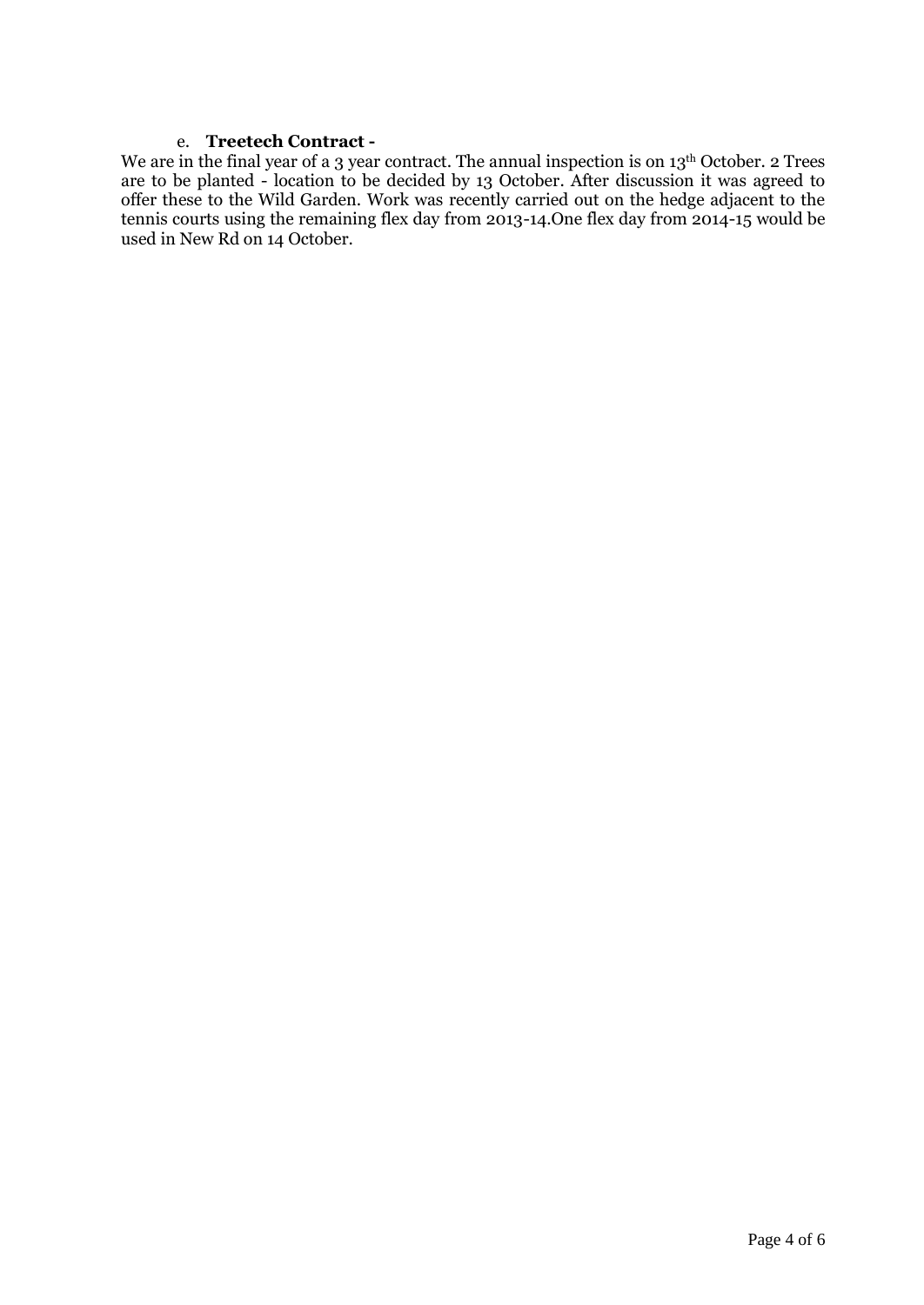## **10. Highways and Transport**

Robin McConnachie's OCC Transport Consultation Committee Response (circulated 21 August 2014) was noted with thanks.

### **11. Communication.**

Next Newsletter is due mid November - content to be agreed at that meeting.

### **12. Civic and Community**

**a. Post Office -** the proposed changes were discussed - the Parish Council heard the Post Office is in its current format till 2018.

## **b. Consultation on Draft Revised Oxfordshire Statement of Community Involvement (due by 13th October).** The PC did not think it would be necessary to respond. Proposals seemed sensible.

**c. Library update.** Cllr Young reported. The original budget was for a contribution of £3000 towards library staffing costs. This has now been reduced to £1967-30. The first installment is due this month. The Friends group is working well with OCC. Both parties are happy with the agreement.

**d. Review of Polling Districts and Polling Places. Response due by 3rd October.** The Clerk was asked to respond saying the PC has no response to make.

### **13. Financial and Administrative Matters**

#### **a. Payments authorized and cheques signed as follows:**

- i. Parish Clerk July salary and expenses (paid in August) to note £408.98
- ii. Parish Clerk August salary and expenses  $\epsilon$ 361.85 iii. Viking Stationery and the set of the set of the set of the set of the set of the set of the set of the set of the set of the set of the set of the set of the set of the set of the set of the set of the set of the set iv. Windrush Newsletter Printing  $£60.00$ v. Green Scythe July mowing x 2  $£1068.12$ vi. Treetech June - Aug £629.50
- vii. Library subsidy **ETBA**

- **b. Standing Orders Review.** Cllr Young reported. Final copies had been circulated. The Clerk reported why she was in favour of 3 signatories and reasons for not pursing online payments at this stage (cost of software needed to ensure several people sign off and safety in 3 rather than 2 signatories ) Acceptance of drafts was proposed by Cllr Jagger and seconded by Cllr Mavin.
- **c. Precept-.** A preliminary discussion took place Cllr Young reported. There would be a higher surplus this year (primarily because of better burial fees collection and lower than anticipated expenditure on the library). The surplus could be  $5 - 6$  K. Next year the grass cutting grant may go down to £1600 or even lower. Income from Burial fees should be budgeted higher. Anticipated extra costs next year include: + 2.5% grass cutting and extra training costs. Also we need to consider that the Treetech contract ends in September 2015, so how do we go forward? Budgeted Reserve was planned to be 43K in April '15. A possible extra £3K (underspend library plus extra burial fees) could mean reserves go up to £46k in April 15. A discussion ensued about whether the precept should be frozen or increase by a small amount. There was a strong rise last year; we will still have a surplus next year if we leave precept the same. The Councillors would consider the matter till the November meeting and make a decision then.
- **d. Co-opting Parish Councillor Consideration of candidate**. Bartha Pitman was proposed by Cllr Mavin and seconded by Cllr Young as a co-optee. Paperwork was to be organized by the Clerk in order to be done by the next meeting.